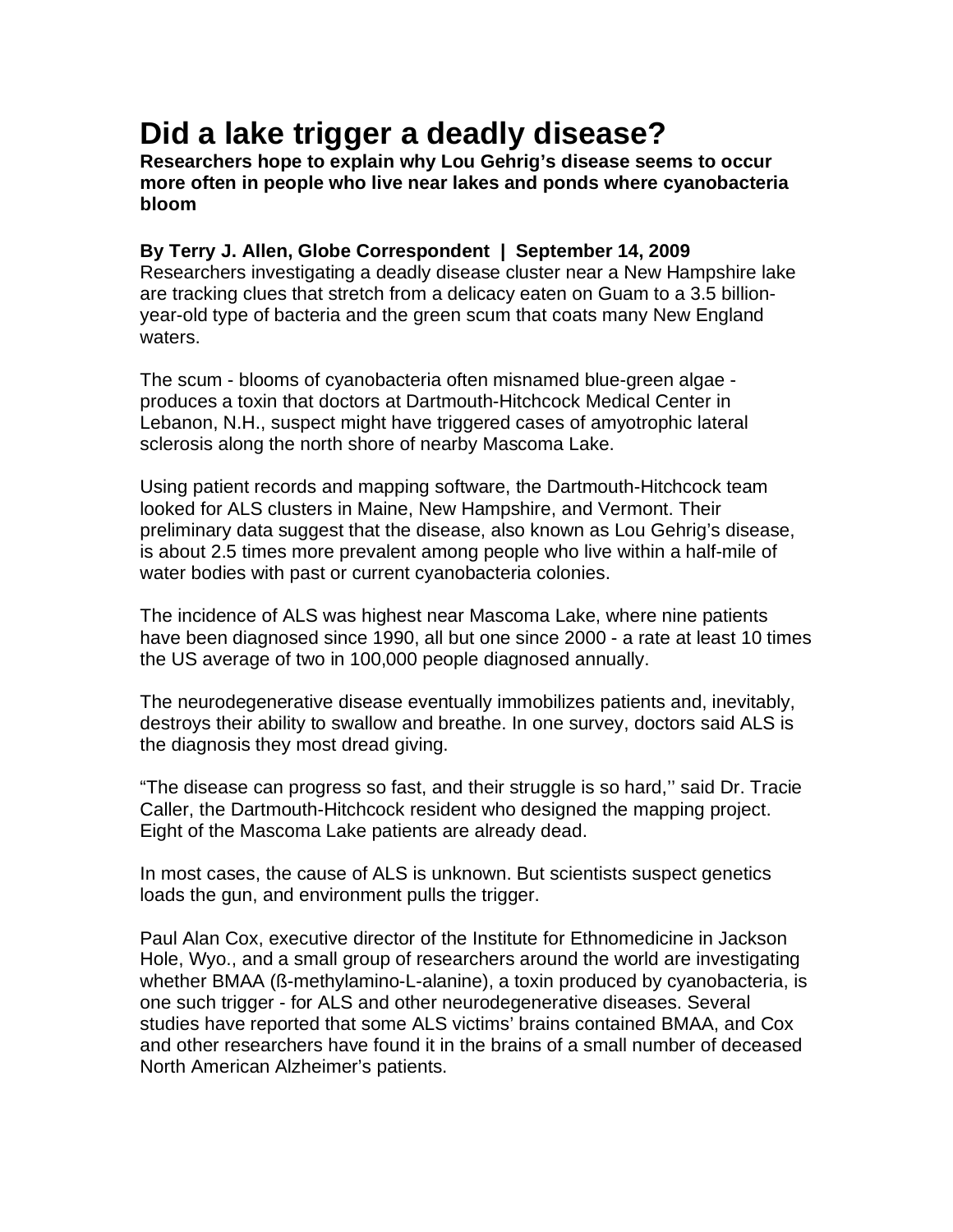But the research is still at an early stage. Cox cautioned people not to overreact. After news reports of the Dartmouth-Hitchcock research earlier this year, some area residents voiced concern about going in Mascoma Lake.

"If our hypothesis is correct, only very few people are susceptible to the toxin,'' said Cox, the pioneer of research into a possible link between ALS and cyanobacteria. "And, until there is an animal model showing that low, chronic doses of BMAA over a long period of time can produce progressive irreversible neurodegeneration, the hypothesis remains unproven.''

Brain tissue from the deceased Mascoma Lake patients and water samples from Mascoma and other bodies of water with large blooms were sent to Cox's lab by the New Hampshire researchers. Until publication of a pending journal article, the researchers won't say whether they found BMAA.

"My guess is we will eventually find it in Mascoma,'' said Dr. Elijah Stommel, lead investigator of the Dartmouth-Hitchcock study. "Now, when I diagnose ALS in a patient who has lived near a lake, it always sends a chill up my spine.''

Maureen Hutchinson of Tilton, N.H., is one of Stommel's ALS patients, though she's not part of any apparent cluster. But the 55-year-old former house cleaner wonders about the "light layer of green'' on Sandogardy Pond in Northfield, N.H., where she grew up.

"One day, two years ago, my muscles started to twitch,'' Hutchinson said recently as she sat in a fast-food restaurant with her sister Diane Glover. They alternated between laughing about the past and gathering courage for the future. "I was told I had three to five years,'' Hutchinson said. "I cried a lot, and thought I don't deserve it. But I suppose everyone feels that way.''

Cyanobacteria are found in many lakes, and James Haney, a biology professor at the University of New Hampshire's Center for Freshwater Biology, said BMAA is "produced by most cyanobacteria found in New England.'' But it is a tiny molecule, "and finding it is needle-in-a-haystack hard,'' requiring complicated techniques and expensive equipment, said Haney, who took samples from more than 80 New Hampshire water bodies this summer. Harder yet will be proving it is the culprit.

One solid clue is that cyanobacteria are known to damage the liver, kidneys, and nervous system. Last summer, a St. Lawrence River bloom killed fish, birds, and mammals; dogs can get sick or die after lapping scum-coated New England waters.

Discovering the source of acute poisonings is easy, however, compared with isolating the cause of diseases such as ALS that develop over decades.